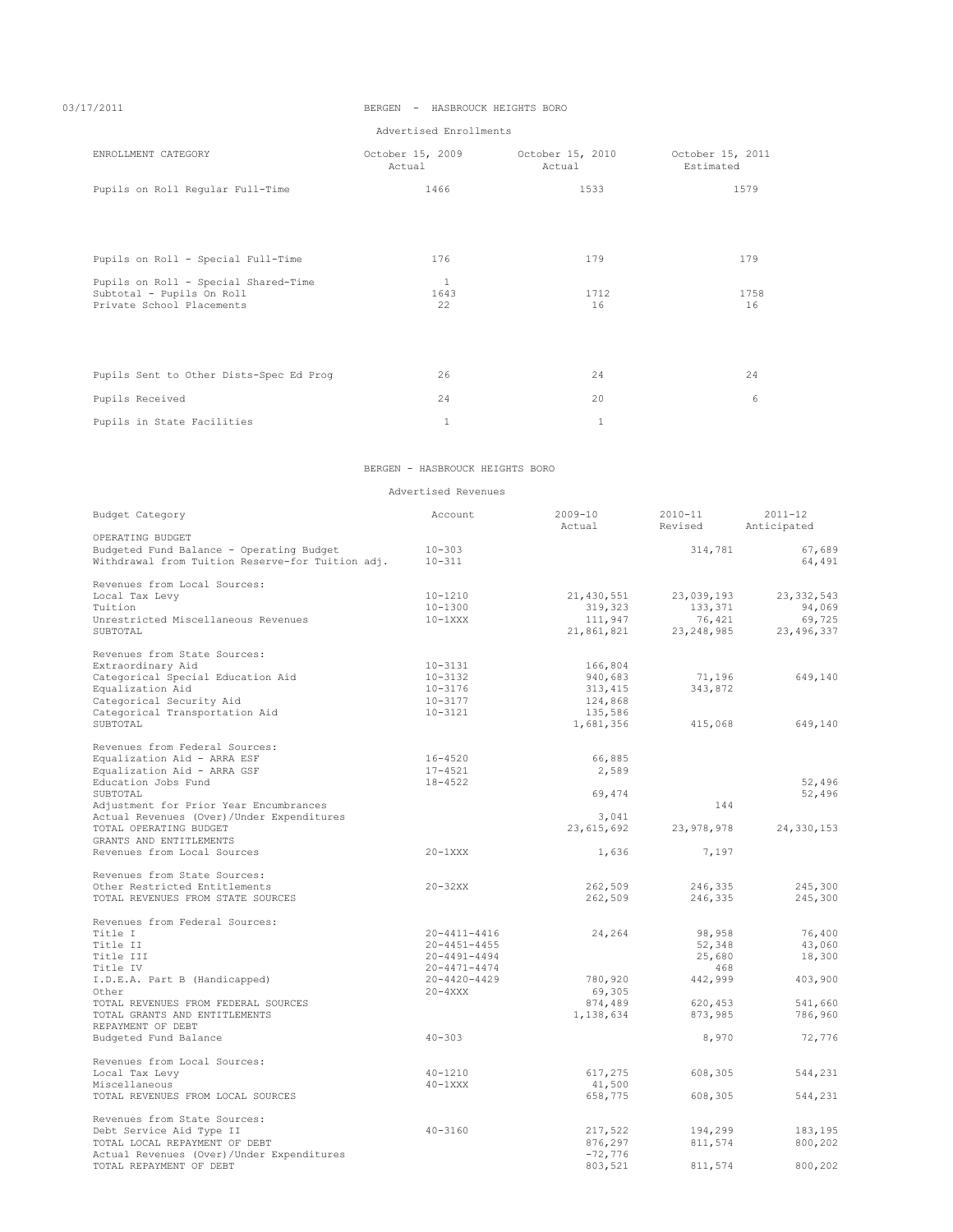Advertised Appropriations

| Budget Category                                                              | Account                              | $2009 - 10$<br>Expenditures | $2010 - 11$<br>Rev. Approp.  | $2011 - 12$<br>Appropriations |                |
|------------------------------------------------------------------------------|--------------------------------------|-----------------------------|------------------------------|-------------------------------|----------------|
| GENERAL CURRENT EXPENSE                                                      |                                      |                             |                              |                               |                |
| Instruction:                                                                 |                                      |                             |                              |                               |                |
| Regular Programs                                                             | 11-1XX-100-XXX                       | 7,539,054                   | 7,605,021                    | 7,629,794                     |                |
| Special Education                                                            | 11-2XX-100-XXX                       | 2,310,933                   | 2,062,670                    | 2,066,510                     |                |
| Basic Skills/Remedial                                                        | 11-230-100-XXX                       | 93,210                      |                              |                               |                |
| Bilingual Education                                                          | $11 - 240 - 100 - XXX$               | 96,413                      | 98,755                       | 100,070                       |                |
| School-Spon. Co/Extra-Curr. Activities                                       | $11 - 401 - 100 - XXX$               | 121,553                     | 157,736                      | 162,986                       |                |
| School Sponsored Athletics                                                   | 11-402-100-XXX                       | 333,641                     | 320,250                      | 352,399                       |                |
| Summer School<br>Support Services:                                           | $11-422-XXX-XXX$                     |                             | 43,489                       | 43,489                        |                |
| Tuition                                                                      | $11 - 000 - 100 - XXX$               | 2,500,593                   | 2,732,678                    | 2,669,286                     |                |
| Attendance and Social Work Services                                          | $11 - 000 - 211 - XXX$               | 100,226                     | 112,410                      | 56,297                        |                |
| Health Services                                                              | $11 - 000 - 213 - XXX$               | 174,902                     | 185,885                      | 192,260                       |                |
| Speech, OT, PT, Related & Extraordinary Services                             | $11 - 000 - 216, 217$                | 1,727,992                   | 961,005                      | 952,998                       |                |
| Guidance                                                                     | $11 - 000 - 218 - XXX$               |                             | 339,066                      | 392,633                       |                |
| Child Study Teams                                                            | 11-000-219-XXX                       |                             | 619,458                      | 731,052                       |                |
| Improvement of Instructional Services                                        | $11 - 000 - 221 - XXX$               | 161,420                     | 137,278                      |                               |                |
| Educational Media Services - School Library                                  | $11 - 000 - 222 - XXX$               | 430, 427                    | 434,653                      | 438,109                       |                |
| Instructional Staff Training Services                                        | $11 - 000 - 223 - XXX$               | 820                         | 4,450                        | 4,450                         |                |
| General Administration                                                       | $11 - 000 - 230 - XXX$               | 556,292                     | 520,650                      | 496,415                       |                |
| School Administration                                                        | $11 - 000 - 240 - XXX$               | 854,428                     | 882,812                      | 939,374                       |                |
| Central Svcs & Admin Info Technology                                         | $11 - 000 - 25X - XXX$               | 432,612                     | 443,037                      | 427,180                       |                |
| Operation and Maintenance of Plant Services                                  | $11 - 000 - 26X - XXX$               | 1,888,344                   | 1,897,457                    | 1,914,811                     |                |
| Student Transportation Services                                              | 11-000-270-XXX                       | 667,723                     | 690,857                      | 705,923                       |                |
| Personal Services - Employee Benefits<br>Total Support Services Expenditures | $11-XXX-XXX-2XX$                     | 3, 299, 123                 | 3,484,267                    | 3,813,405                     |                |
| TOTAL GENERAL CURRENT EXPENSE                                                |                                      | 12,794,902<br>23, 289, 706  | 13, 445, 963<br>23, 733, 884 | 13,734,193<br>24,089,441      |                |
|                                                                              |                                      |                             |                              |                               |                |
| CAPITAL EXPENDITURES                                                         |                                      |                             |                              |                               |                |
| Facilities Acquisition and Construction Services                             | 12-000-4XX-XXX                       | 325,986                     | 131,714                      | 150,313                       |                |
| TOTAL CAPITAL EXPENDITURES                                                   |                                      | 325,986                     | 131,714                      | 150,313                       |                |
| Transfer of Funds to Charter Schools                                         | 10-000-100-56X                       |                             | 113,380                      | 90,399                        |                |
| OPERATING BUDGET GRAND TOTAL                                                 |                                      | 23,615,692                  | 23,978,978                   | 24,330,153                    |                |
|                                                                              |                                      |                             |                              |                               |                |
| SPECIAL GRANTS AND ENTITLEMENTS                                              |                                      |                             |                              |                               |                |
| Local Projects                                                               | 20-XXX-XXX-XXX                       | 1,636                       | 7,197                        |                               |                |
| Other State Projects:                                                        |                                      |                             |                              |                               |                |
| Nonpublic Textbooks                                                          | $20 - XXX - XXX - XXX$               | 25,716                      | 26,544                       | 26,500                        |                |
| Nonpublic Auxiliary Services                                                 | 20-XXX-XXX-XXX                       |                             | 96,435                       | 95,600                        |                |
| Nonpublic Handicapped Services                                               | 20-XXX-XXX-XXX                       |                             | 91,903                       | 91,800                        |                |
| Nonpublic Nursing Services<br>Other Special Projects                         | 20-XXX-XXX-XXX<br>20-XXX-XXX-XXX     | 29,369<br>207,424           | 31,453                       | 31,400                        |                |
| Total State Projects                                                         |                                      | 262,509                     | 246,335                      | 245,300                       |                |
| Federal Projects:                                                            |                                      |                             |                              |                               |                |
| Title I                                                                      | 20-XXX-XXX-XXX                       | 24,264                      | 98,958                       | 76,400                        |                |
| Title II                                                                     | 20-XXX-XXX-XXX                       |                             | 52,348                       | 43,060                        |                |
| Title III                                                                    | 20-XXX-XXX-XXX                       |                             | 25,680                       | 18,300                        |                |
| Title IV                                                                     | 20-XXX-XXX-XXX                       |                             | 468                          |                               |                |
| I.D.E.A. Part B (Handicapped)                                                | 20-XXX-XXX-XXX                       | 780,920                     | 442,999                      | 403,900                       |                |
| Other Special Projects                                                       | $20 - XXX - XXX - XXX$               | 69,305                      |                              |                               |                |
| Total Federal Projects                                                       |                                      | 874,489                     | 620,453                      | 541,660                       |                |
| TOTAL GRANTS AND ENTITLEMENTS                                                |                                      | 1,138,634                   | 873,985                      | 786,960                       |                |
|                                                                              |                                      |                             |                              |                               |                |
| REPAYMENT OF DEBT                                                            |                                      |                             |                              |                               |                |
| Repayment of Debt - Regular                                                  | 40-701-510-XXX                       | 803,521                     | 811,574                      | 800,202                       |                |
| TOTAL REPAYMENT OF DEBT                                                      |                                      | 803,521                     | 811,574                      | 800,202                       |                |
| Total Expenditures                                                           |                                      | 25,557,847                  | 25,664,537                   | 25, 917, 315                  |                |
|                                                                              |                                      |                             |                              |                               |                |
| DEDUCT EXPENDITURES INCLUDED IN MULTIPLE FUNDS DUE TO TRANSFERS:             | 11-1XX-100-930                       |                             |                              |                               |                |
| Capital Reserve - Transfer to Repayment of Debt                              | 12-000-400-933                       |                             |                              |                               |                |
| Transfer Property Sale Proceeds to Debt Svc Res                              | 11-000-520-934                       |                             |                              |                               |                |
|                                                                              |                                      |                             |                              |                               |                |
| TOTAL EXPENDITURES NET OF TRANSFERS                                          |                                      | 25,557,847                  | 25,664,537                   | 25, 917, 315                  |                |
|                                                                              |                                      |                             |                              |                               |                |
|                                                                              | BERGEN - HASBROUCK HEIGHTS BORO      |                             |                              |                               |                |
|                                                                              |                                      |                             |                              |                               |                |
|                                                                              | Advertised Recapitulation of Balance |                             |                              |                               |                |
|                                                                              | Audited                              | Audited                     | Estimated                    |                               | Estimated      |
|                                                                              | Balance                              | Balance                     | Balance                      |                               | Balance        |
| Budget Category                                                              | 6/30/2009                            | 6/30/2010                   | 6/30/2011                    |                               | 6/30/2012      |
|                                                                              |                                      |                             |                              |                               |                |
| Unassigned:                                                                  |                                      |                             |                              |                               |                |
| General Operating Budget<br>Repayment of Debt                                | 297,465<br>8,970                     | 472,415<br>81,746           |                              | 252,805<br>72,776             | 222,125<br>0   |
|                                                                              |                                      |                             |                              |                               |                |
| Restricted for Specific Purposes:                                            |                                      |                             |                              |                               |                |
| General Operating Budget:                                                    |                                      |                             |                              |                               |                |
| Capital Reserve                                                              | 165,062                              | 62                          |                              | 62                            | 62             |
| Adult Education Programs                                                     | $\Omega$                             | $\circ$                     |                              | $\Omega$                      |                |
| Maintenance Reserve                                                          | $\Omega$                             | $\Omega$                    |                              | $\Omega$                      | 0              |
| Legal Reserve                                                                | 50,000                               | 37,009                      |                              | 37,009                        | $\overline{0}$ |
| Tuition Reserve                                                              | 64,491                               | 64,491                      |                              | 64,491                        | $\overline{0}$ |
| Current Expense Emergency Reserve                                            | $\Omega$                             | $\circ$                     |                              | $\circ$                       | $\overline{0}$ |
| Restricted for Repayment of Debt                                             | $\circ$                              | $\circ$                     |                              | $\circ$                       | $\Omega$       |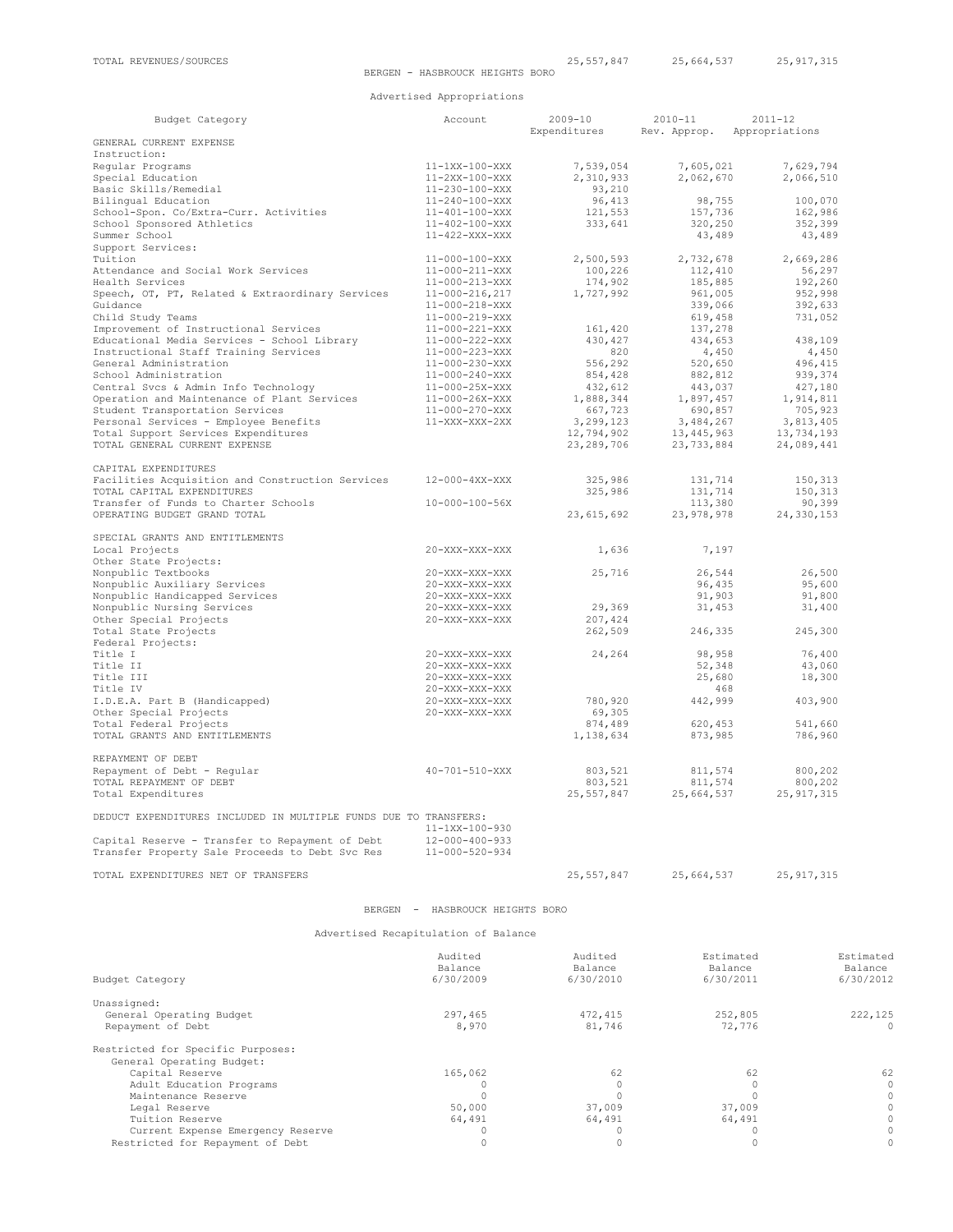### BERGEN - HASBROUCK HEIGHTS BORO

### Advertised Per Pupil Cost Calculations

2011 - 2012

 $\begin{tabular}{lcccc} 2008-09 & & 2009-10 & & 2010-11 & & 2010-11 & & 2011-2012 \\ \text{Actual} & \text{Actual} & \text{Original} & \text{Revised} & \text{Proposed} \\ & & \text{Dudget} & \text{Budref} & \end{tabular}$  Actual Actual Original Revised Proposed Budget Budget Budget Per Pupil Cost Calculations: (1) (2) (3) (3) Total Comparative Per Pupil Cost 11989 12061 12204 11915 11822 Potal Classroom Instruction 1996 1015 1015 1015 1016 7058 7296 7101 7045<br>Classroom-Salaries and Benefits 1997 1051 1082 7058 6871 6812 Classroom-Salaries and Benefits 6911 7082 7058 6871 6812 Classroom-General Supplies and Textbooks 202 194 214 206 200<br>Classroom-Furchased Services and Other 200 200 200 214 214 206 25 Classroom-Purchased Services and Other 38 85 23 25 33 Total Support Services 1464 1858 1980 1959 1915 Support Services-Salaries and Benefits 1148 1589 1646 1632 1598 Total Administrative Costs 1786 1295 1311 1280 1277 Administration-Salaries and Benefits 1473 1022 1052 1024 1021 1024 1021 Legal Costs 0 10 8 8 14 Legal Costs<br>
Total Operations and Maintenance of Plant 1276 1256 1256 1259 1226 1214<br>
Operations & Maintenance of Plant-Salary & Ben. 584 545 589 573 573 Operations & Maintenance of Plant-Salary & Ben. 584 545 589 573 575<br>
Total Food Services Costs Total Food Services Costs 0 0 0 0 0 Total Extracurricular Costs 299 319 343 334 355 Total Equipment Costs 0 0 0 0 0 Employee Benefits as a % of Salaries

 The information presented in columns 1 through 3 as well as the related descriptions of the per pupil cost calculations are contained in the 2011 Comparative Spending Guide and can be found on the Department of Education's Internet address: http://www.state.nj.us/ education under Finance, when available. This publication is available in the board office and public<br>libraries. The same calculations were performed using the 2010-11 revised appropriations and 201 presented in this advertised budget. Total Comparative Per Pupil Cost is defined as current expense exclusive of tuition expenditures, transportation, residential costs, and judgments against the school district. For all years, it also includes the restricted entitlement aids. With the exception of Total Equipment Cost, each of the other per pupil cost<br>calculations presented is a component of the total comparative per pupil cost, although all components

#### BERGEN - HASBROUCK HEIGHTS BORO

Unusual Revenues and Appropriations

| Line Number - Revenue Source or | 11-12 Amount | Description of circumstances |
|---------------------------------|--------------|------------------------------|
| Approp. Due to                  |              |                              |

Total Unusual Revenues:

0 Total Unusual Appropriations: 0

BERGEN - HASBROUCK HEIGHTS BORO

Shared Services -- Description of Shared Services  $\mathcal{L}_\text{max}$  and the contract of the contract of the contract of the contract of the contract of the contract of the contract of the contract of the contract of the contract of the contract of the contract of the contrac

We have transportation agreements with the South Bergen Jointure.

We have special education agreements with South Bergen Jointure, Bergen

County Special Services and Ridgefield Board of Education.

 We also have an athletic agreement with Wood-Ridge Board of Education for various sports programs.

We have agreements with Hasbrouck Heights Muncipality for maintenance, snow removal and garbage removal.

 We have agreements with Hasbrouck Heights Recreation providing facility usage.

 We have related services and extended school year agreements with South Bergen Jointure and Bergen County Special Services.

BERGEN - HASBROUCK HEIGHTS BORO

22a. Estimated Tax Rate Information

# A. Estimated 11-12 School Tax Rate

| WITHOUT REPAYMENT OF DEBT OR ADJUSTMENTS                       |                   |  |
|----------------------------------------------------------------|-------------------|--|
| General Fund School Levy                                       | 23,185,868 (A)    |  |
| Estimated Net Taxable Valuation (as of 10/01/2010)             | 1,872,097,822 (B) |  |
| Estimated 11-12 General Fund School Tax Rate= $(A) / (B) X100$ | 1.2385 (C)        |  |
|                                                                |                   |  |

WITH REPAYMENT OF DEBT AND ADJUSTMENTS

| Total School Levy                                       | 23,762,136 (D)    |
|---------------------------------------------------------|-------------------|
| Estimated Net Taxable Valuation (as of 10/01/2010)      | 1,872,097,822 (E) |
| Estimated 11-12 Total School Tax Rate= $(D) / (E) X100$ | 1.2693 (F)        |

B. Estimated 11-12 Equalized School Tax Rate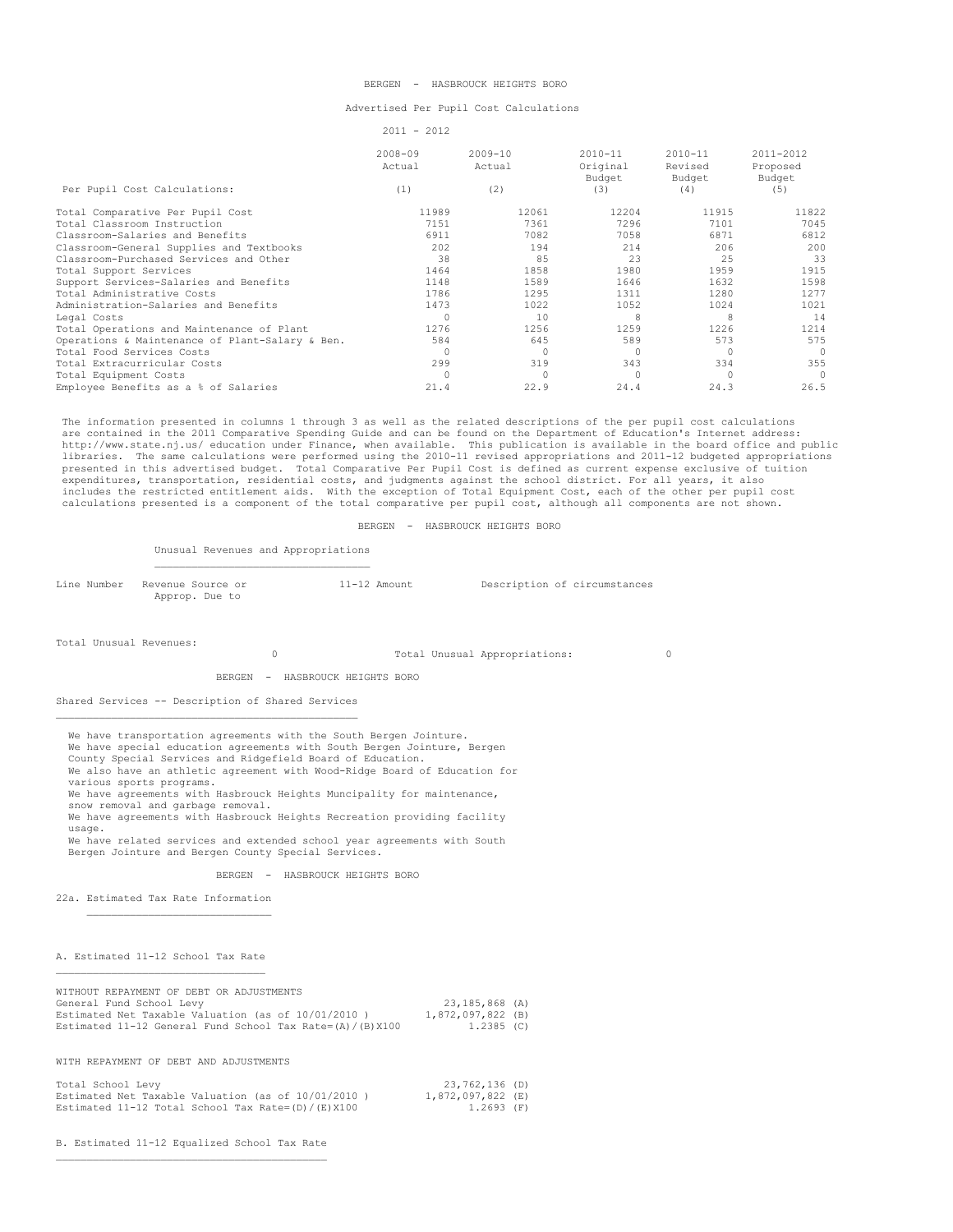| WITH REPAYMENT OF DEBT AND ADJUSTMENTS<br>Total School Levy<br>23,762,136 (J)<br>Estimated Equalized Valuation (as of 10/01/2010)<br>1,839,739,055 (K)<br>Estimated 11-12 Equalized Total School<br>Tax Rate= (J) / (K) X100<br>1.2916(L)<br>BERGEN - HASBROUCK HEIGHTS BORO<br>17. Salaries and Benefits of Certain District Employees<br>Name<br>Mark Porto<br>Job Title<br>Superintendent<br>170,150<br>Base Annual Salary<br><b>FTE</b><br>1.0<br>Shared with Another District?<br>N<br>Member of Collective Bargaining ?<br>N<br>Contract Terms:<br>Beginning Date of Contract<br>07/01/2010<br>Ending Date of Contract<br>06/30/2013<br>Annual Work Days<br>260<br>Annual Vacation Days<br>15<br>Annual Sick Days<br>15<br>Annual Personal Days<br>3<br>$\circ$<br>Annual Consulting Days<br>$\circ$<br>Other Non-working days<br>Description-Other Non-working Days<br>Benefits:<br>Allowances<br>4,074<br>Bonuses<br>O<br>$\Omega$<br>Stipends<br>District Contributions above Teacher amount for:<br>Health Insurance<br>0<br>Dental Insurance<br>0<br>Life Insurance<br>0<br>Other Insurances<br>2,688<br>Retirement Plans<br>$\Omega$<br>Post-Employment Benefits<br>0<br>Description of:<br>Buyback of Sick Days<br>Buyback of Vac. Days<br>Buyback of Personal Days<br>Other Post-Emp. Benefits<br>Other Post-Emp. Benefits<br>Other Post-Emp. Benefits<br>In-Kind and Other Remuneration<br>0<br>Description of:<br>Annual Buyback of Sick Days<br>Annual Buyback of Vac. Days<br>Annual Buyback of Personal Days | WITHOUT REPAYMENT OF DEBT OR ADJUSTMENTS<br>General Fund School Levy<br>Estimated Equalized Valuation (as of 10/01/2010)<br>Estimated 11-12 Equalized General Fund School<br>Tax Rate= $(G) / (H) X100$ | 23,185,868 (G)<br>1,839,739,055 (H)<br>$1.2603$ (I) |  |  |
|---------------------------------------------------------------------------------------------------------------------------------------------------------------------------------------------------------------------------------------------------------------------------------------------------------------------------------------------------------------------------------------------------------------------------------------------------------------------------------------------------------------------------------------------------------------------------------------------------------------------------------------------------------------------------------------------------------------------------------------------------------------------------------------------------------------------------------------------------------------------------------------------------------------------------------------------------------------------------------------------------------------------------------------------------------------------------------------------------------------------------------------------------------------------------------------------------------------------------------------------------------------------------------------------------------------------------------------------------------------------------------------------------------------------------------------------------------------------------------------------------------------------------------|---------------------------------------------------------------------------------------------------------------------------------------------------------------------------------------------------------|-----------------------------------------------------|--|--|
|                                                                                                                                                                                                                                                                                                                                                                                                                                                                                                                                                                                                                                                                                                                                                                                                                                                                                                                                                                                                                                                                                                                                                                                                                                                                                                                                                                                                                                                                                                                                 |                                                                                                                                                                                                         |                                                     |  |  |
|                                                                                                                                                                                                                                                                                                                                                                                                                                                                                                                                                                                                                                                                                                                                                                                                                                                                                                                                                                                                                                                                                                                                                                                                                                                                                                                                                                                                                                                                                                                                 |                                                                                                                                                                                                         |                                                     |  |  |
|                                                                                                                                                                                                                                                                                                                                                                                                                                                                                                                                                                                                                                                                                                                                                                                                                                                                                                                                                                                                                                                                                                                                                                                                                                                                                                                                                                                                                                                                                                                                 |                                                                                                                                                                                                         |                                                     |  |  |
|                                                                                                                                                                                                                                                                                                                                                                                                                                                                                                                                                                                                                                                                                                                                                                                                                                                                                                                                                                                                                                                                                                                                                                                                                                                                                                                                                                                                                                                                                                                                 |                                                                                                                                                                                                         |                                                     |  |  |
|                                                                                                                                                                                                                                                                                                                                                                                                                                                                                                                                                                                                                                                                                                                                                                                                                                                                                                                                                                                                                                                                                                                                                                                                                                                                                                                                                                                                                                                                                                                                 |                                                                                                                                                                                                         |                                                     |  |  |
|                                                                                                                                                                                                                                                                                                                                                                                                                                                                                                                                                                                                                                                                                                                                                                                                                                                                                                                                                                                                                                                                                                                                                                                                                                                                                                                                                                                                                                                                                                                                 |                                                                                                                                                                                                         |                                                     |  |  |
|                                                                                                                                                                                                                                                                                                                                                                                                                                                                                                                                                                                                                                                                                                                                                                                                                                                                                                                                                                                                                                                                                                                                                                                                                                                                                                                                                                                                                                                                                                                                 |                                                                                                                                                                                                         |                                                     |  |  |
|                                                                                                                                                                                                                                                                                                                                                                                                                                                                                                                                                                                                                                                                                                                                                                                                                                                                                                                                                                                                                                                                                                                                                                                                                                                                                                                                                                                                                                                                                                                                 |                                                                                                                                                                                                         |                                                     |  |  |
|                                                                                                                                                                                                                                                                                                                                                                                                                                                                                                                                                                                                                                                                                                                                                                                                                                                                                                                                                                                                                                                                                                                                                                                                                                                                                                                                                                                                                                                                                                                                 |                                                                                                                                                                                                         |                                                     |  |  |
|                                                                                                                                                                                                                                                                                                                                                                                                                                                                                                                                                                                                                                                                                                                                                                                                                                                                                                                                                                                                                                                                                                                                                                                                                                                                                                                                                                                                                                                                                                                                 |                                                                                                                                                                                                         |                                                     |  |  |
|                                                                                                                                                                                                                                                                                                                                                                                                                                                                                                                                                                                                                                                                                                                                                                                                                                                                                                                                                                                                                                                                                                                                                                                                                                                                                                                                                                                                                                                                                                                                 |                                                                                                                                                                                                         |                                                     |  |  |
|                                                                                                                                                                                                                                                                                                                                                                                                                                                                                                                                                                                                                                                                                                                                                                                                                                                                                                                                                                                                                                                                                                                                                                                                                                                                                                                                                                                                                                                                                                                                 |                                                                                                                                                                                                         |                                                     |  |  |
|                                                                                                                                                                                                                                                                                                                                                                                                                                                                                                                                                                                                                                                                                                                                                                                                                                                                                                                                                                                                                                                                                                                                                                                                                                                                                                                                                                                                                                                                                                                                 |                                                                                                                                                                                                         |                                                     |  |  |
|                                                                                                                                                                                                                                                                                                                                                                                                                                                                                                                                                                                                                                                                                                                                                                                                                                                                                                                                                                                                                                                                                                                                                                                                                                                                                                                                                                                                                                                                                                                                 |                                                                                                                                                                                                         |                                                     |  |  |
|                                                                                                                                                                                                                                                                                                                                                                                                                                                                                                                                                                                                                                                                                                                                                                                                                                                                                                                                                                                                                                                                                                                                                                                                                                                                                                                                                                                                                                                                                                                                 |                                                                                                                                                                                                         |                                                     |  |  |
|                                                                                                                                                                                                                                                                                                                                                                                                                                                                                                                                                                                                                                                                                                                                                                                                                                                                                                                                                                                                                                                                                                                                                                                                                                                                                                                                                                                                                                                                                                                                 |                                                                                                                                                                                                         |                                                     |  |  |
|                                                                                                                                                                                                                                                                                                                                                                                                                                                                                                                                                                                                                                                                                                                                                                                                                                                                                                                                                                                                                                                                                                                                                                                                                                                                                                                                                                                                                                                                                                                                 | All Other In-Kind/Remuneration                                                                                                                                                                          |                                                     |  |  |

Additional Comments

|  |  |  | BERGEN - HASBROUCK HEIGHTS BORO                         |  |
|--|--|--|---------------------------------------------------------|--|
|  |  |  | 17. Salaries and Benefits of Certain District Employees |  |

| Name                                             | Dina Messery           |
|--------------------------------------------------|------------------------|
| Job Title                                        | Business Administrator |
| Base Annual Salary                               | 107,641                |
| FTF.                                             | 1.0                    |
| Shared with Another District?                    | N                      |
| Member of Collective Bargaining ?                | N                      |
| Contract Terms:                                  |                        |
| Beginning Date of Contract                       | 07/01/2010             |
| Ending Date of Contract                          | 06/30/2011             |
| Annual Work Days                                 | 260                    |
| Annual Vacation Days                             | 23                     |
| Annual Sick Days                                 | 15                     |
| Annual Personal Days                             | 3                      |
| Annual Consulting Days                           | $\Omega$               |
| Other Non-working days                           | O                      |
| Description-Other Non-working Days               |                        |
| Benefits:                                        |                        |
| Allowances                                       | 1,215                  |
| Bonuses                                          |                        |
| Stipends                                         | Λ                      |
| District Contributions above Teacher amount for: |                        |